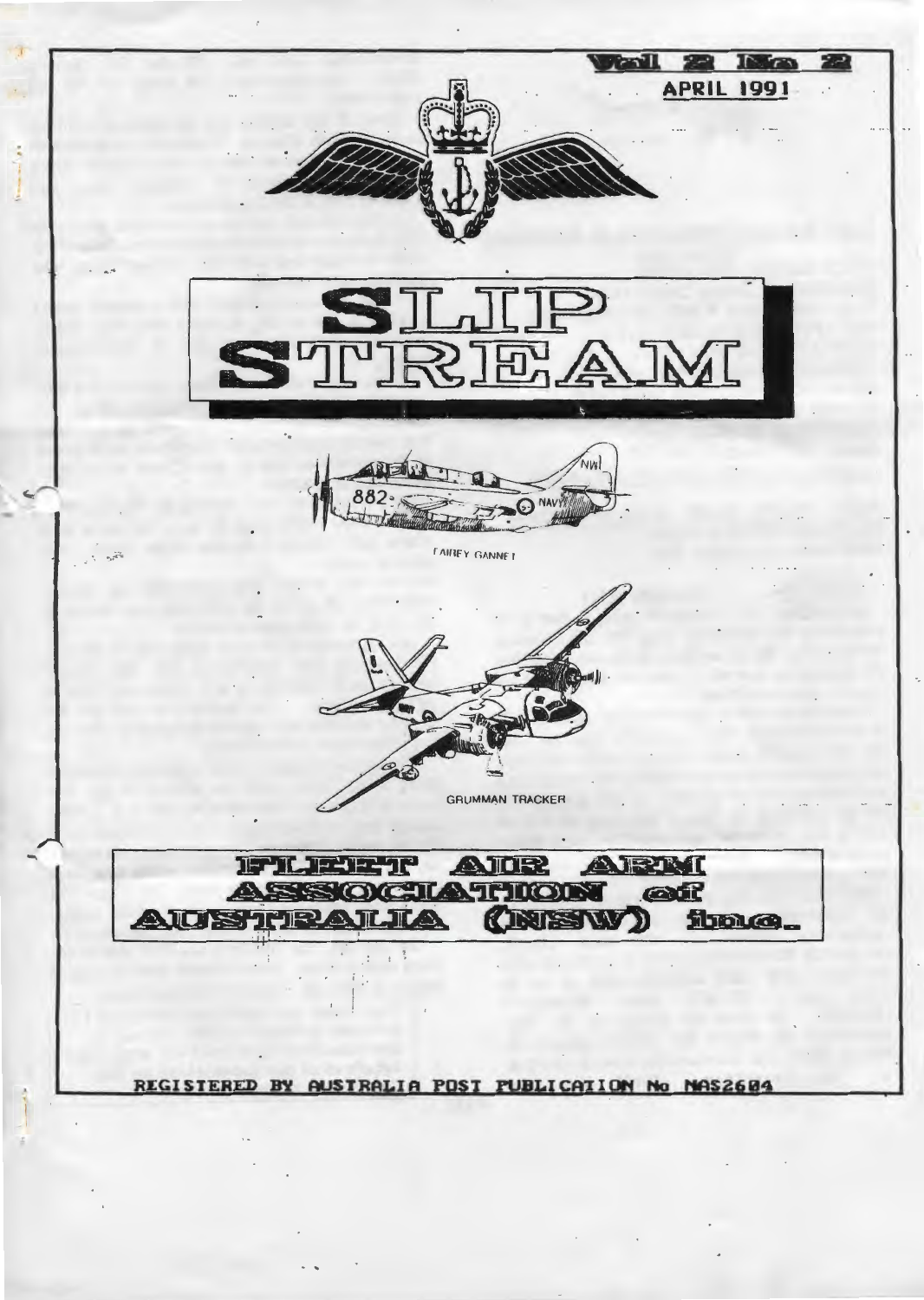

# FLEET AIR ARM ASSOCIATION OF AUSTRALIA<br>N.S.W. inc.

**OFFICE BEARERS 1991 / 1992** PRESIDENT: R. CRONIN 044214134 VICE - PRES ADMIN: F. BIRTLES 044214723 VICE - PRES PR: A. PENNO 044210621 SECRETARY: J. LEE 044217579 TREASURER: R.LARSON 044214550 SOCIAL SEC: L. MATTERSON 044217945 WELFARE Off: I.GRAV 044416006 ASSISTANT ED. J.ARNOLD SOCIAL PROMOTIONS COMMITTEE: J.DUCRET, G.KELSON, J.DUNNER, I.FERGUSON

POSTAL ADDRESS: PO BOX 28 NOWRA NSW 2541 SLIPSTREAM EDITOR; A.PENNO . PO BOX 442 NOW RA NSW 2541



 $\frac{1}{2}$  ,  $\frac{1}{2}$  ,  $\frac{1}{2}$ 

 $\ddot{\phantom{a}}$  .

### EDITORS NOTE

I think I'm going to give up on advertising Air Activities Days for the Museum. Sorry people, the cancellation of the Activities Day was beyond mu control. I hope every one found out about it in plenty of time.

Please bare with us concerning the print quality of this publication. We tried another way last issue and unfortunately it came out a bit on the dark side. Until such times as we can afford to buy ourselves a  $1000$  quality computer printer, we will just have to put up with what we have. This time we will at least be able to use our newly aquired photo copier is the developer has been changed and the pages are :oming out a lot clearer

I still hear that some of you are sending money in for registration for the Re-Union 92 and nembership renewal on the same cheque. 2E-UNION 92 has nothing what so ever to do with he FLEET AIR ARM ASSOCIATION as far a noney goes. PLEASE SEND SEPARATE :HEQUES. Re-Union 92 cheques go to The iecratary Re-Union 92 252 kinehora St fovra 2541. The membership reneval forms go<br>o The Secretary Fleet Air Arm The Secretary . Fleet Air Arm

Association NSW inc PO Box 28 Nowra  $2541$ . It makes life a lot easier for the two treasurers.

Some of this edition will be taken up with the complete fAAA NSW inc Constitution as ammended · at the Annual General Meeting held on 3rd of March 1991 thereby giving all members their own. personal copy of the Constitution.

During this last period, we have said goodbye to CDR Chris George as Commander Air and boss of the Historic: Flight and welcomed CDR Geof Ledger who hes 'ta ken over the reins.

I was extremely pleased that a quorum wasn't present at the A.G.M., it meant that some had to front up again and ruin part of the following Sunday.

It seems the old adage 'When your on to a good thing stick to it" still runs pretty true. AS you can see from the office bearers list there has only been two changes since last year. A welcome-to-the ranks of the committee goes to John Arnold as Assistant Editor and Greg Kelson.

Don't forget I am still looking for "Spin a Yar., dits. I know there must be some out there some where just itching to be told to the world. How about it people.

Hot off the press, Don Parkinson has started restoration of one of the old Sycamores, serial No  $XD - 653$ , he needs some more help.

Les Matterson did a quick bunk over to Sth Aus. representing our Association and the Federal Association at the laying of a Memorial Stone at HMAS Encounter. I'm hoping Les will get his writing hand and pen together and give us a bit of a report for later in this edition.

The peace and quiet of Nowra has been shattered since early March with the arrival of the New Zealand Skuha $\vee$ ks. I for one agree that it is great to see and hear them once again but, at  $\vee$  hat cost to us the tax payer. I have no idea as to what it is costi.

us, but you can bet it probably would have been cheaper for us to hold on to them. The buzzes I've heard going about the traps makes the mind boggle. but I guess ours is not to wonder, but just accept it.

By the way; the Trackers are still sitting out there rotting away. Haven't heard what is going to happen to them yet. I'm still listening though.

> The views and opinions expressed in erticles printed in this journal do net necessarily reflect the views and opisions of the Association or the Committee of management.

PAGE I.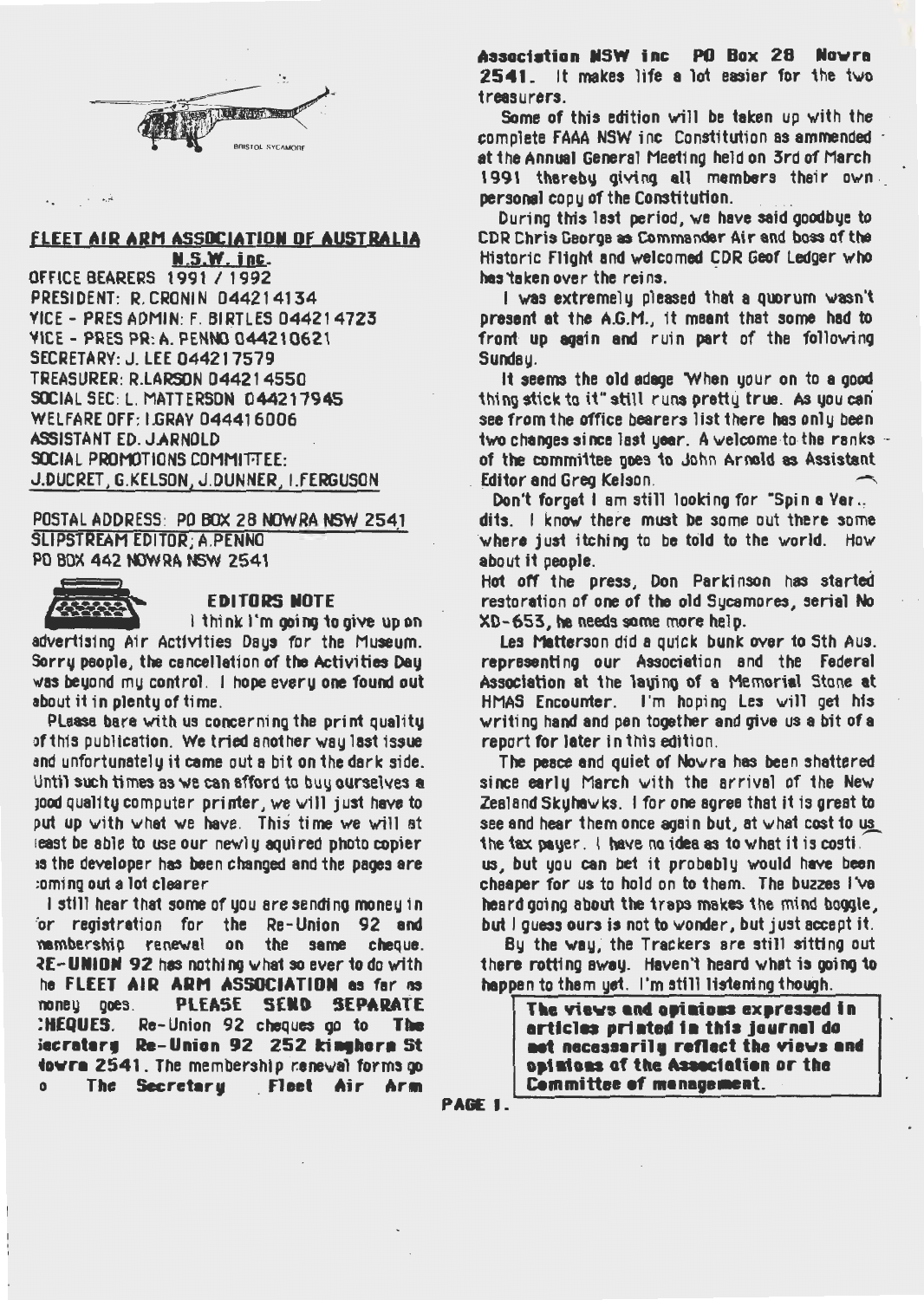#### SECRETARIES REPORT 1990

• ~. -t

This report was commenced on paoe 8 of the January 91 issue of 'Slipstream' but was curtailed bv Jack of space.

Hopefully, Editor Tony can fit most of it in this : edition {in trouble again. Ed).

The Annual General Meeting of 03 March was disappointing in that only 18 members attended. At the time we had 205 members registered, 120 of whom wre financial and entitled to vote.

The AGM, being six short of a quorum,  $\sqrt{18}$ deferred to 10 Merch when business previously conducted was ratified and office bearers for 1991-92 were elected. See page one.

The Constitution is unaltered and is reproduced in this Slipstream for the information of all members.

Please note that our financial year begins on 01 january when annual subscriptions become due. Sub's are required to be paid by 31 January each yeer.

In order to conserve our limited resources, we have discontinued posting receipts and membership ~ ds every year. The address label on your

, .pstream envelope shows your financial status at each posting, eg 90 shows that you are unfi nancial; 91 financial; 92 paid in advance.

Normal demands on our accumulated funds have precluded us from purchasing a computer/printer to improve the quality of our "Newsletters" to this time, but such purchase remains priority.

We have recouped approx. half of the \$2,800 outlayed for the purchase of crested wine glasses. A number of purchasers have not yet returned the cost of postage (in the form of postage stamps) to 1he Secre1ary.

PLEASE DON'T FORGET TO RETURN VOURS, SOON.

"Fleet Air Arm Association" lapel badges are now available to all fULL members. The handsome gold and blue badge mey be purchased from the Secretary for \$5.00. If writing to me for your ige, please include a self addressed envelope with

stamp; 65 cents in NSW, 70 cents interstate.

New FULL members joining will receive a badge on receipt of their joining fee and first year annual subscription (total \$25.00, once only payment).

The original "fleet Air Arm" silver wings may still be worn with pride by all members. This badge will continue to be issued to Assosiate members until further notice.

Since the loss of the White Ensign Club, we are still without a Headquarters. Renovations to the W.E.C. are about to be undertaken by the Shoal haven City Council. We intend to negotiate for use of the premises, when the facility becomes available for hire, for such occasions as FAA Reunion '92.

Hopefully, the Naval Aviation Museum will be completed to a stage where space may also be ava1 lable at that t1 me.

In the interim, open forum meetings of FAAA committee and members will be held in the public meetino room of the Shoelheven City Library, until further: notice. Meetings are scheduled. for the following Tuesdays at  $1915$ ;  $23$  April,  $21$  May,  $18$ June end 20 August.

Preparations for the FAA· Reunion '92 are progressing satisfactorily, apart from one major problem; The same problem experienced by the organisers prior to FAA Reunion'88. That is the tardiness of many who expect/hope to attend, to return their 'Registration of Interest' forms.

This is particularly true, so far, of No $\vee$ ra members and other local ex "Birdies", who seem to think that because they are so close to the scene of events they simply have to turn up for any function and they can be accomodated.

Obviously, specific numbers must be known for catering and, and space is limited for all proposed functions; Except the march through Nowra. So, please complete and return those forms now. Those who have registered will be contacted regarding functions, 1ours, accomodation, etc. in 1he near future.

I join with the Committee in hoping that the coming year will be successfull for the Association and prosperous for all members.

J. Lee Hon. Secretary.

## H\_M.A.5. MELBOURNE 1

#### MELBOURNE, Feb 281h 1928.

Australia has said good-bye to HMAS Melbourne. The smoke from her four funnels has smeared the horizon north of Thursday Island for the last time. On April 13 her keen grey bows will be cleaving  $\cdot$ the waters of Spithead, and she will pass through the narrow gateway to Portsmouth Harbour and her doom. Rivet for rivet , plate for plate, the Melbourne will be broken up. An inglorious fate, but such is the way of the navy. Sentiment must stand down for service.<br>HMS Majestic (later to become HMAS Melbourne)

was commenced on 15th April, 1943, 15 years and two days after the first Melbourne entered Spithead for the last ti me. Feb 28th 1945, 17 years to the day after the first Melbourne left Australian waters, the New Melbourne was launched.

PAGE 2.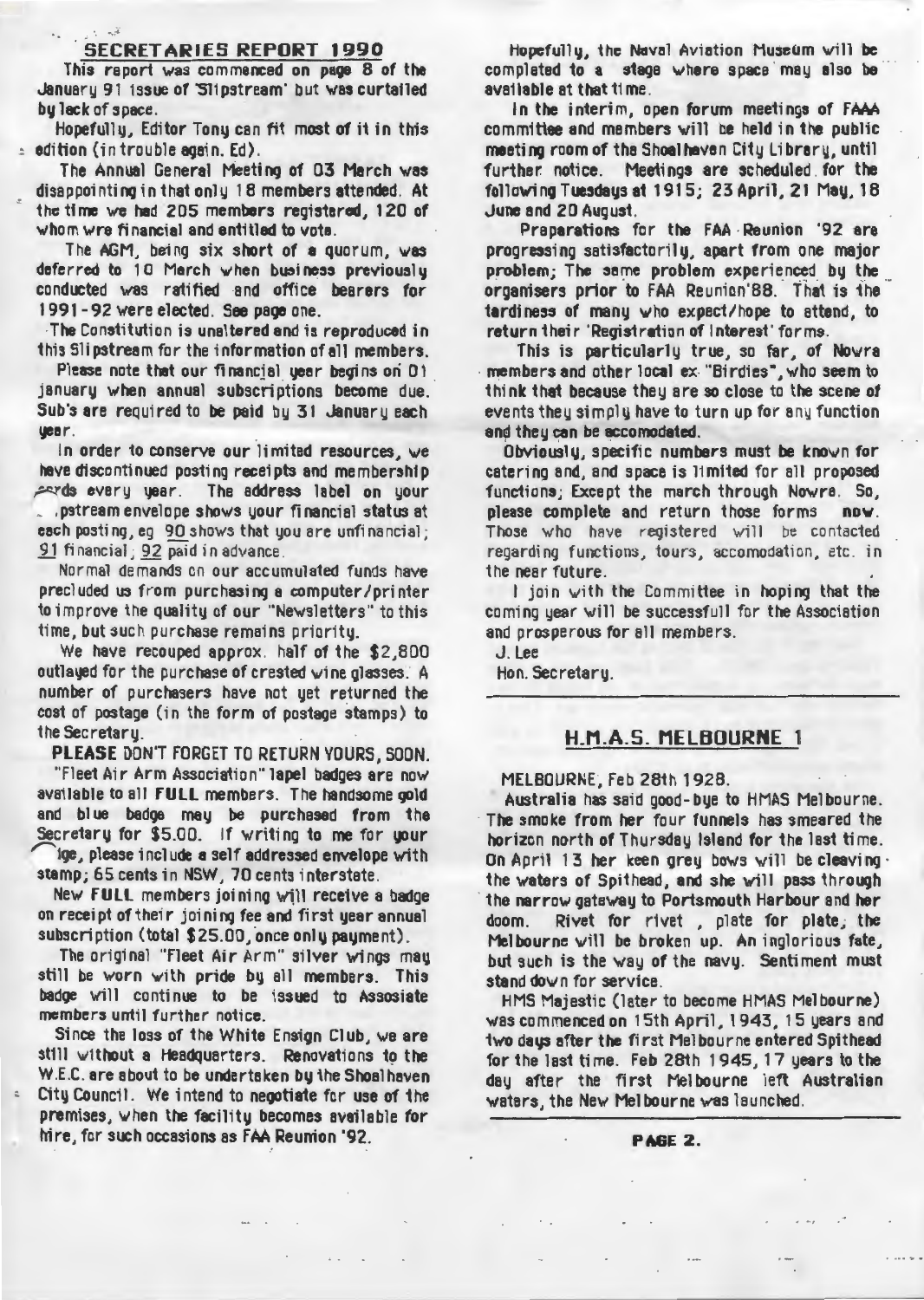## **SEA VENOM WZ937 RESTORATION**



Since my last report, a lot has been coing on with this particular aircraft. If you remember I had to report that we had to give up the idea of running and taxuing this sircraft because of a crack in the diffuser casing. Thanks to this column we had a phone call from George Beasly who is at present working with De-Havilands in Bankstown. George first started the ball rolling again by saying that they may be able to fix the crack in the diffuser casing. We then had to have photographs taken of the damage and forward them to George. This was done and unfortunately the damage was too severe to repair. Not stopping there, George then went to their aprentice training school and found another engine. With the help of the Manager of the aprentice training school. George and the aprentices, we now have another engine.

The engine is in good condition having been under cover and looked after bu the above mentioned. The only problem sofar with the engine is a crack in the turbine shroud which should not cause us too manu problems. We are going to remove the turbine shroud from the engine in the aircraft and swap them over. We have also received a complete exhaust system with the new engine.

Once again the fun of getting the systems up and running again begins. This time we are a little more fortunate as Renald Makila and Frank Birtles have got us a working hydraulic rig to use. This is going to make life much simpler as we will be able to put full hydraulic pressure into the system. which we were unable to do before.

The pneumatic system is still a problem, we keep blowing lines wich delay us for a week while we have another line manufactured. Actually what we are doing to overcome some of the time wastage is to take the pipe line from WZ895 and have a new one manufactured for it.

As far as the rest of the aircraft goes, we are down to the fiddly bits of smoothing off, filling all the dents and the final sanding before we spray it with spray putty.

Unfortunately this report is written quite some time before Slipstream hits the streets, so I'm hoping by the time you get to read this WZ937 will have been out on the taxyway rumbling around the Air Station.

Project Manager Tony Penno Phone 044 210621.



### **GANNET XA434 RESTORATION**

Having spent a little more than 1000 man hours to date, the Gannet restoration programme (to coin a 'Gulf' phrase) "is going well".

We have had the offer of another Gannet, (condition unknown) located somewhere in N.S.W.. The owner Mr Bob Delahuntu has donated the A/C on permanent loan and moves are afoot for delivery.

A chap from Bowral, Mr Ken Taylor, has so far donated models of the Fireflu. Sea Furu and Sea Venom to the Museum. He is currently building a model of XA434 which is close to completion. The models are carved from solid Maple and his attention to detail is something to see. The models are built in proportion to the actual A/C. The first 3 models mentioned are now on display.

Our valiant crew of weekend maintainers inflated the tyres on the old Bristol Sycamore last Satur. (23/02/91) and moved her down to 'E' hanger awaiting restoration. This will be our next project.

Anyone interested in becoming involved feel free to give either Tony or muself a call.

Don Parkinson, Project Manager.

### **CLASSIFIEDS**

Wanted urgently AP40188 Sea Fury Yol 6. If anyone knows the where abouts of one please contact Jim Lee.

Wanted. A set of Sea Venom course notes. We will return them after photo copying if you wish. **Contact Tony Penno** 

Wanted. A good coloured photo or slide of Sea Venom/s in flight with view to copying and enlarging. Photo/slide will be returned. Please send to Tony.

Wanted. A good coloured photo or slide of Gannet in flight with view to copying and enlarging. Photo/slide will be returned. Please send to Tony.

Weekend Maintainers for Gannet, Sea Wanted. Yenom and Sucamore aircraft.

Conditions excellent, well, at least better than they were in the pusser.

Pay, negotiable providing you don't want any.

Hours, four to six hours one day a weekend or more if you wish. Contact Don or Tony.

Work is still being carried out on the Dakota, Firefly, Sea Fury and Tracker. If you wish to help, contact Tony for a contact phone number.

**PAGE 3.**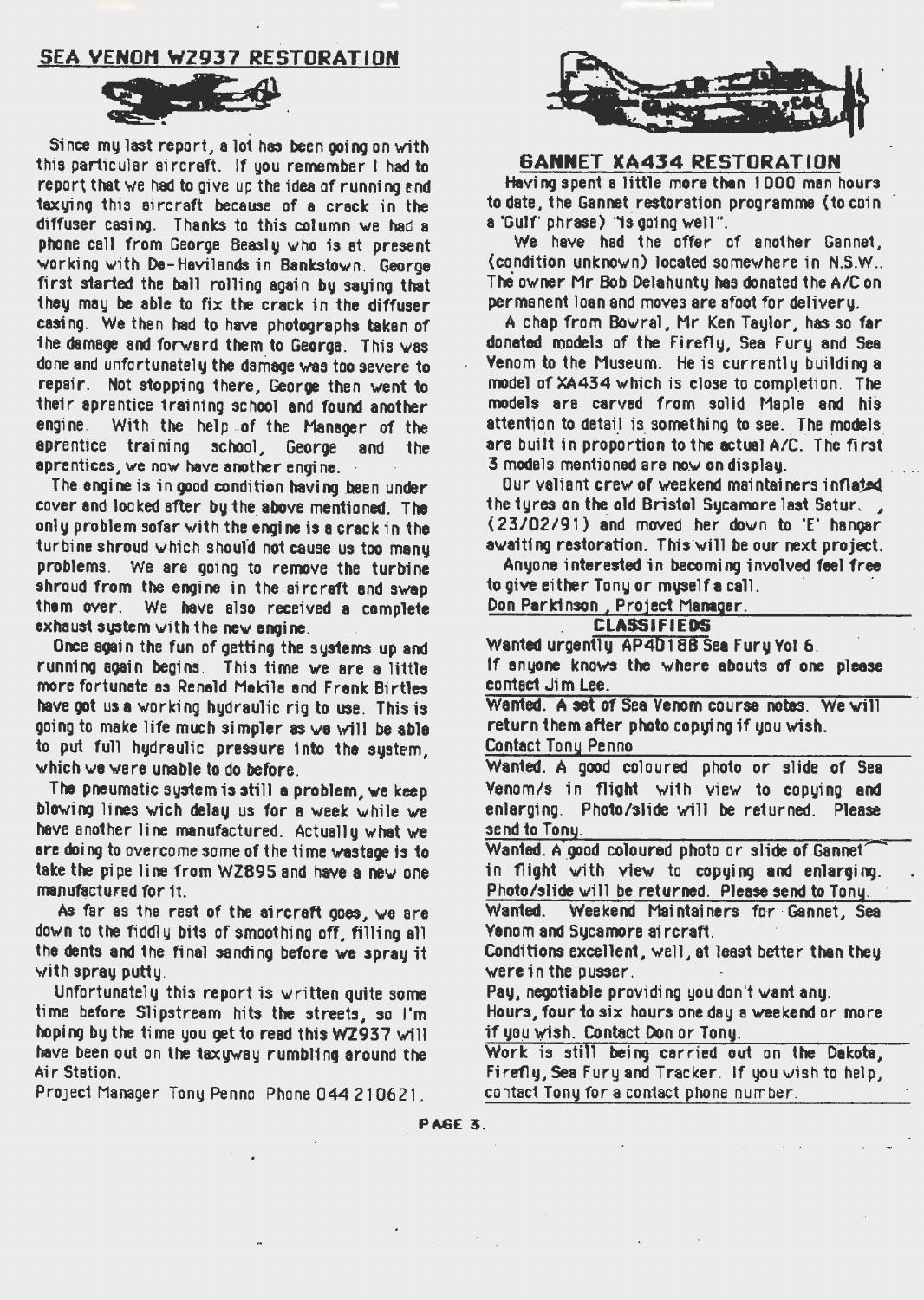#### **NAYAL AVIATION MUSEUM NEWS FEBRUARY 1991**

Since we launched our campaign to raise capital for the development of modern facilities for our museum at HMAS ALBATROSS, there has been over \$2 million raised in cash, in kind and pledoes over the next five uears. One ex FAA member has bequested \$100,000 in his will to the museum to assist in its future development and financial stability. We continue to raise the necessary funding to finance the museum.

We have now reached the time when construction of the sircraft display hall is well under way. The supporting piers (26 of them) have been sunk and some 450 cubic metres of donated concrete have been used to extend the 'old dummu deck' 15 metres to the west. This will allow a total concrete area under neath the halls 6.820 square matra roof to be enclosed and shelter the aircraft from the harmfull effects of sun and inclement weather.

A lot of hard work has been expended in raising this amount from all areas of the community. A

apaign to reise financial and 'in kind' support from the local area is planned to commence in mid 1991. Some significant donations have already been received from local organisations and individuals. If you are not already a founding donor, for the small sum of \$125 or more, you too can be part of the team involved in preserving and displaying our Navel Aviation Heritage.

Most museums which rely on public support cannot operate effectively without a small band of enthusiastic, dedicated and reliable volunteers. 1991 will be the year during which we hope to swell the ranks of our small band of volunteers. These people will be employed as shop assistants. tour guides, clerical/administration and general meintenance assistance. So, if you feel that you can spare one or two days every month please contact us / 44) 211920 and we will add your details to our ...t so we can then have a gathering of potential volunteers at a later date in 1991, to explain the volunteers program and training. The more the merrier.

Development of the Naval Aviation Museum into a first class facility of international standard in the Shoalhaven Region will not happen with the wave of a magic wand. It takes a team effort to achieve this and we would like you to join our team to make our museum the best aviation museum in Australia. CDR 'Spike' Campey.

#### RDFWA **NEWS**

Attached to this edition of the Slipstream you will find an Asbestos questionaire. This is the result of arrangement between the Ex **Service** an. organisations whereby it was decided that the Naval. be the proanisation to collect Association information on the incidence and effects of Asbestos in the ex service community. The same questionaire will appear in the RSL and RDFWA publications but will (also) be required to be returned to the Naval Association.

This is the base from which the Naval Association will present the Veteran's case for recognition and compensation in the coming Government enquiry into the effects of Asbestos. How effective the case will be, depends to a large extent on the return of the questionaires, so I quess its a case of over to us.

We all know of someone suffering from or who has died from one of the conditions mentioned, so fill in those forms - even if you don't know more than names and rates and rough diagnosis and send them off. Its better that the Association receives ten questionaires on the one veteran than none at all. They will sort the 'oats from the chaff' as no doubt they have access to Defence Department racords of service.

The RDFWA Shoalhaven Contact Group continues to have successes in its welfare work. Recent happy results include assistance to a veteran's widow who was told to pay \$5000 shortfall in her late husbands DFR&DB contributions five years after his death. The shortfall was cancelled after representation by the RDFWA.

In another case an ex FAA Armourer who had Korean service and after discharge suffered heart attacks was successfull in having his vascular condition accepted as being a result of his service.

It should be pointed out that before submitting a claim to either Veteran Affairs or Compensation. you contact the Regular Defence Forces Welfare Association or a trained RSL Advocate. **Manu** unsuccessfull or deleved claims are a result of poor preparation in the initial documentation attached to the claim. The RDFWA has the experience to assist. Ivan (Chips) Gray FAAA Welfare 416006.

| SHOALHAVEN DISTRICT CONTACTS |        |                       |  |  |
|------------------------------|--------|-----------------------|--|--|
| John Arnold                  | 232014 | RDFWA Secretary.      |  |  |
| Neil Gage                    | 460484 | <b>RDFWAChairman</b>  |  |  |
| Alex Stevens                 | 214104 | <b>RDFWA Advocate</b> |  |  |
|                              |        | Co-ordinator          |  |  |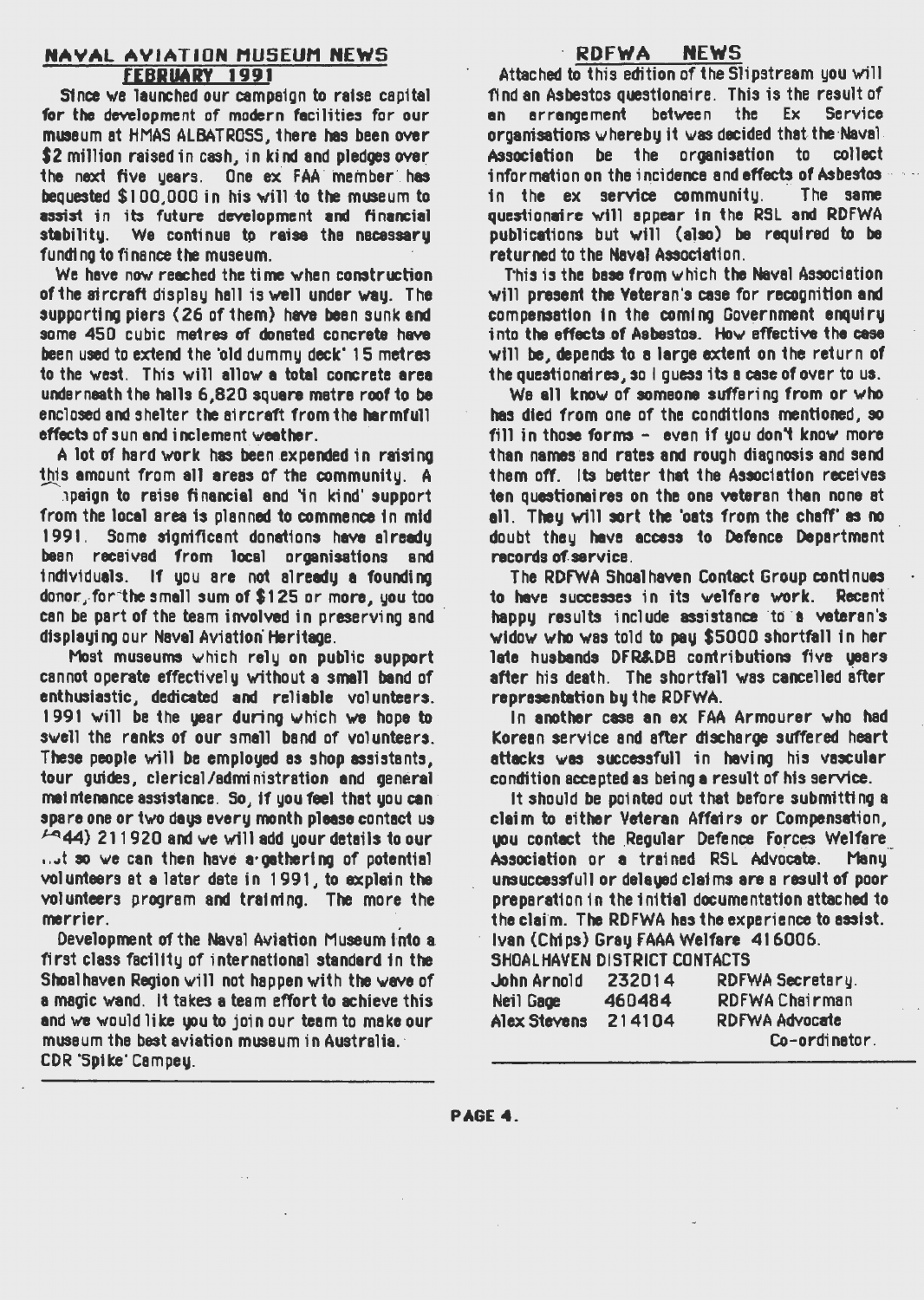# ·SPIN A VARN"

The following anecdote is taken from a book titled "RIFF-RAAF", written by a Senior retired RAAF Officer of the 'old school', Graham Sivyer. We thank him for his permission to reprint it in full.

# UNARMED COMBAT .

Some silly coot at Bankstown had started the engine of an Auster with the throttle wide open.

On those old Gypsy engines the drill was 'throttle wide - blow out' to clear the engine prior to start up.

It would appear that this particular bloke had forgotten the 'throttle closed' bit, and he swung the propeller to start the donk. ·

Well, 1t started all right; as the bloke leapt out of harm's way, the Auster raced accross the aerodrome all by itself, and leapt into the air with nobodu on board.

Panic stations!

Now the Department of Civil Aviation (or whatever it celled itself at the time) does not approve of an Auster (or anything else, come to that) careering around in 11s air-space without a pilot on board.

DCA therefore asked the RAAF would it please be kind enough to shoot this Auster down when .it got over the see?

Well, the RAAF was kind enough, but its runway at the fighter base at Williamstown was closed by a pranged aircraft, hence the fighters could not take off.

The RAAF however did the next best thing: it sent up an old Wirraway training aircraft with an Admin Officer in the back cockpit, armed only with a Bren gun and a big black moustache.

Neither of these did the Auster any harm, and it flew on until the Navy shot it down with a Sea Fury. Thank you Graham.

# **The Career of** H.M.A.S. MELBOURNE

. , ...

| 1957 Continued from last issue |                                               |
|--------------------------------|-----------------------------------------------|
|                                | 29 Jan - 5 Feb Jervis Bay area, Calibrations, |
|                                | Sqdn work up 816,817,808.                     |
| $05$ Feb $-$ 08 Feb            | Passage to Hobart.                            |
| 08 Feb - 12 Feb At Hobart      |                                               |
| 13 Feb - 16 Feb                | Passage to Milford Sound.                     |
| 16 Feb - 18 Feb                | Passage to Port Chalmers.                     |
| 18 Feb - 20 Feb                | At Port Chalmers                              |
| 20 Feb - 22 Feb                | Passage to Wellington.                        |

| Exercises with H.M.N.Z.S Royalist                                                |
|----------------------------------------------------------------------------------|
| 22 Feb - 26 Feb At Wellington.                                                   |
| 26 Feb - 01 Mar Pasage to Aukland                                                |
| 01 Mar - 04 Mar At Aukland (Devenport)                                           |
| 04 Mar - 09 Mar Passage to Sydney                                                |
| 09 Mar - 13 Mar At Sydney Replenishing.                                          |
| 13 Mar- 15 Mar Sydney Jervice Bay area. Shop<br>Window rehearsal. Disembark 808. |
| 15 Mar - 18 Mar At Sydney                                                        |
| Shop window off Sydney<br>$18$ Mar $-$                                           |
| 18 Mar - 22 Mar Passage to Adelaide.                                             |
| 22 Mar - 26 Mar At Adelaide (Outer Harbour)                                      |
| 26 Mar - 31 Mar Passage to Frementle                                             |
| 01 Apr - 05 Apr At Fremantie                                                     |
| 05 Apr - 18 Apr Passage to Singapore via Malacca<br>Straights and "TRADEWIND"    |
| 18 Apr - 24 Apr Anchored in Singapore Roads.                                     |
| 24 Apr - 02 May In Gulf of Thailand for exercise                                 |
| Astra to Sattahip for shop window.                                               |
| 02 May - 07 May Passage to Jesselton.                                            |
| 07 May - 09 May Anchored in Jesselton N. Bor                                     |
| 09 May - 14 May Passage to Hong Kong                                             |
| 14 May - 23 May Hong Kong                                                        |
| 23 May - 29 May China Sea for exercises                                          |
| 29 May - 07 Jun Hong Kong                                                        |
| 07 Jun - 13 Jun Hong Kong to Singapore                                           |
| 17 Iun 10 Iun Annhamed Cinnenare Doede                                           |

- 13 Jun 19 Jun Anchored Singapore Roads
- 19 Jun 22 Jun Singapore dockyard
- $22$  Jun  $28$  Jun Singapore to Darwin
- 28 Jun 29 Jun Anchored Darwin
- 29 Jun 04 Jul Darwin to Cairns.







 $FAAY$  57AGES OF  $G$  ANNET **AESTORATION** 

PAGE 5.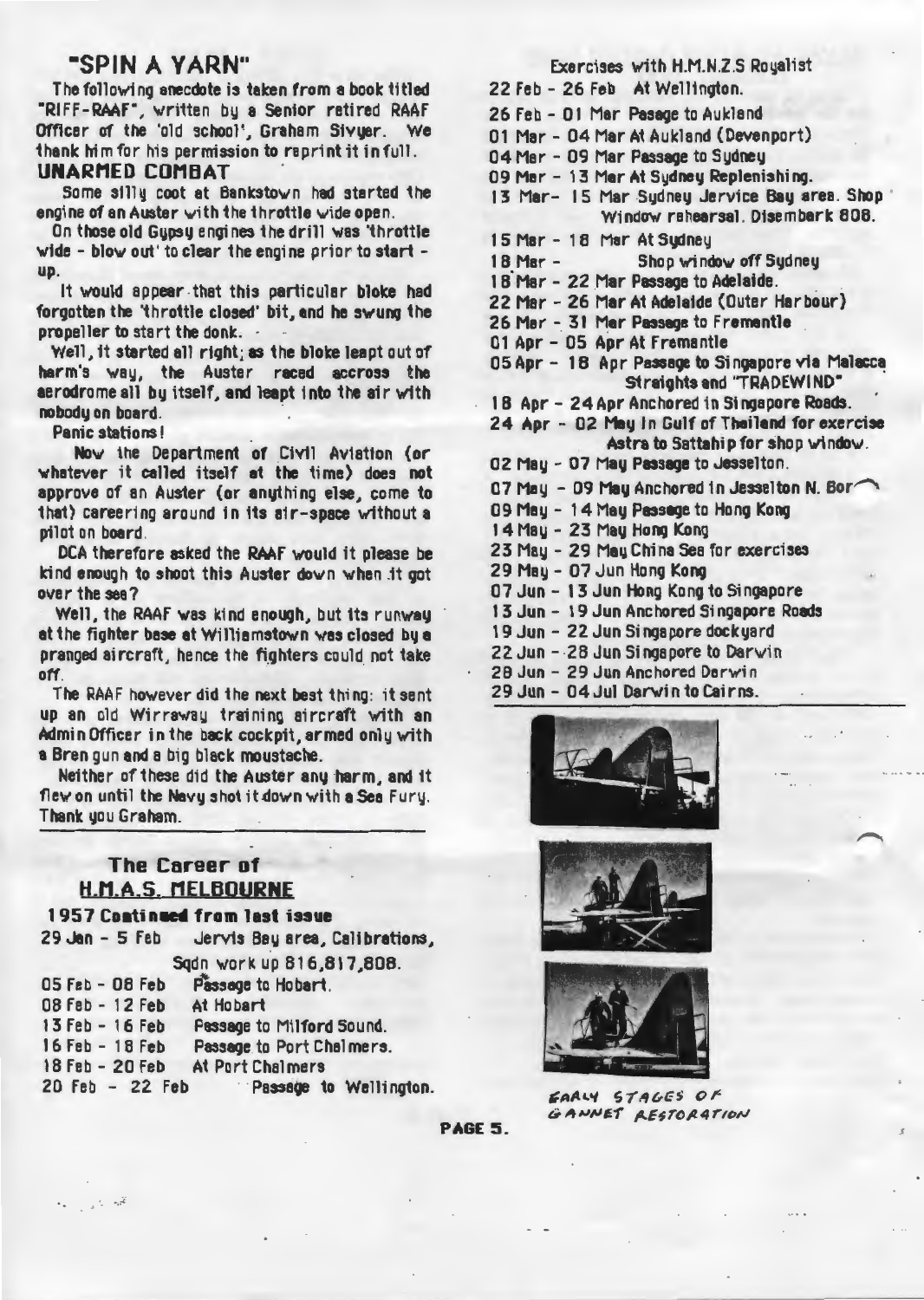### **ANNUAL SUBSCRIPTIONS 1991**

Members will be aware, from the October and the January editions of our Newsletter 'Slipstream'. that the subscription for 1991 remains \$10.00.

The Constitution (included in this issue) requires that the fee be paid before 01 February each year  ${page 2 item 1(h)}.$ 

At the September 1991 General Meeting of members, it is anticipated that the fee for 1992 will be set. Consideration may also have to be given regarding what action should be taken against members who are in breach of item 1(h)(ref. item  $5(a)$ .

Unfortunately we seem to have lost contact with ten "former" members who are presentlu unfinancial for 1990; As well as 1991.

Their membership numbers are - 74, 82, 87. 100, 105, 110, 115, 118, 130, 134.

So gentlemen, please check the "Badge No" section of your membership card: If you are one of the above and you intend to remain a member please and us a cheque for \$20.00 ASAP.

If you wish to resign formally, please drop the Secretary a line I.A.W. item 5(b). Lack of communication before the September General Meeting will no doubt see your name removed from the Register of Members.

Members, and Associate Members not uet financial for 1991 please use the raturn slip below.

#### **The Secretary**

**FAAA of AUST (NSW)1BC** PD BOX 28 NOWRA NSW 2541 Please find enclosed my cheque/money<br>erder to the value of \$.......... being payment for the Annual subscription for 

 $(rint)$ **MEMBERSHIP No..........................** 

Mu current address is unchanged/new

DEVELOPMENT OF BRITISH NAVAL AVIATION AND THE AUSTRALIAN FLEET AIR ARM

PART 1 IN THE BEGINNING CONT.

In the early 1930's lack of finance affected aspects of RAN activity, perticularly the FAA. HMAS Albatross remained in commission until 26 April 1933 when she was placed in reserve at Sudney. Whilst still decommissioned she was transfered to the RN in July 1938 as part payment for the light cruiser HMAS Hobert. HMAS Albetross served in the RN during WW2: First as a Seaplane tender in the Atlantic and subsequently converted to a floating workshop for the remainder of the war. In 1946 she was sold out of service and renamed 'Hellenic Prince'. Fluing the Greek flag she visited Australia in the post war years carrying migrants from Europe. She was scrapped in 1954.

The paying off of the Albatross was virtually the end of the FAA in the RAN Training of Naval Pilots ceased and at the outbreak of WW2 aircraft operated by HMA Ships were flown and maintained by RAAF personnel. Observers and other aircrew were provided from the RAN.

From 1933 to 1935 RAN-RAAF fleet co-operation aviation was largely confined to operations of 'Seagull 3' seaplanes ex 101 flight renamed 5 Squadron RAAF. These flew from RAN cruisers. HMA Ships Australia and Canberra. Late in that period the improved Vickers Supermarine "Seagull 5" was being phased in: as were aircraft catapults in RAN ships. HMAS Australia was fitted with the first cordite operated sircraft catapults in Portsmouth England and she received the first of the 'Saegull 5's' whilst she was on exchange dutu with the RN in 1935. Sister ship HMAS Canberra was similarly fitted at Sydney in 1936. Light cruisers HMA Ships Hobart, Perth and Sudney were also fitted with catabults on a progressive basis.

After the early years of WW2 events forced the British Admiralty to provide basic necessities for the support and operation of Naval Aviation ashore on foreign soil. This included repair and stores facilities, a communications organisation, air traffic control, and radar stations where possible. Other requirements included fecilities at airfields and airstrips for the training and organisation of Nevel Air Squadrons from Aircraft Carriers operating in advance of existing bases.

**CONTINUED NEXT ISSUE.** 

PAGE 6.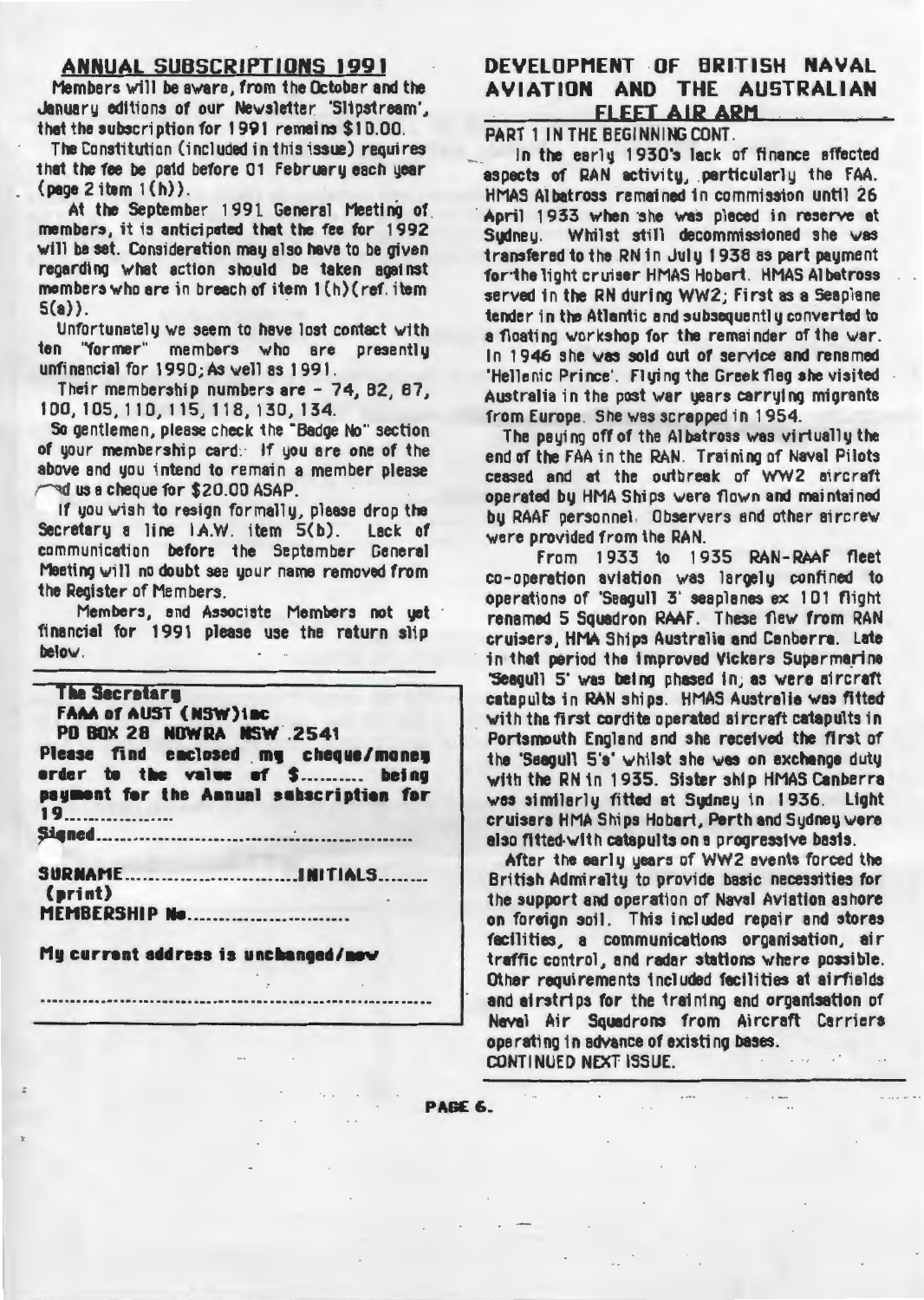# NAVAL ASSOCIATION OF AUSTRALIA SURVEY INTO OCCUPATIONAL EXPOSURE TO ASBESTOS

The Naval Association of Australia is conducting an Australia wide survey on the effects of Asbestos and Asbestos related products and other Cagncer inducing elements on serving and ex-serving Naval personnel. To put the best possible case to the Federal Government for appropriate legislation regarding compensation and treatment for affected personnel the Association requires information to build up a data base covering the following medical conditions:

| <b>LUNG CANCER</b>                                                                                             | <b>ASBESTOSIS</b>       | PLEURAL PLAQUES         |  |
|----------------------------------------------------------------------------------------------------------------|-------------------------|-------------------------|--|
| <b>MESOTHELIOMA</b>                                                                                            | PERITONEAL MESOTHELIOMA | <b>CANCER OF LARYNX</b> |  |
| <b>BRONCHOGENIC CANCER</b>                                                                                     | <b>FIBROSIS</b>         |                         |  |
| and any general respiratory ailments which have been or may be attributed to contact with asbestos or asbestos |                         |                         |  |
| related products.                                                                                              |                         |                         |  |

The information required at this time is as follows:

| <b>DISABILITY CLAIMED:</b> |  |  |  |  |  |  |
|----------------------------|--|--|--|--|--|--|
| MEDICAL DIAGNOSIS:         |  |  |  |  |  |  |

**VETERANS AFFAIRS CLAIM VFS/NO** IF YES: WAS CLAIM SUCCESSFUL & WHAT COMPENSATION AWARDED. IF CLAIM UNSUCCESSFUL, WHAT WAS MEDICAL REASON GIVEN FOR REFUSAL..........

ANSWERS TO THE ABOVE QUESTIONS WILL BE TREATED WITH THE UTMOST CONFIDENTIALITY AND WILL ONLY BE USED TO ASSIST THE ASSOCIATION IN BUILDING A STATISTICAL BASE TO ASSIST IN PUTTING THE STRONGEST CASE TO THE COVERMENT. THE ASSOCIATION WILL REQUIRE BRIEF MEDICAL HISTORIES TO BACK UP STATEMENTS. (Please do not send full case history).

The Association would also appreciate information regarding ex-serving members who have died through any of the above related medical conditions or any form of Cancer.

Please return DIRECTLY TO: The Federal Secretary of the NAval Association of Australia C/O GPO Box 711. Canberra, ACT 2601.

PAGE 7.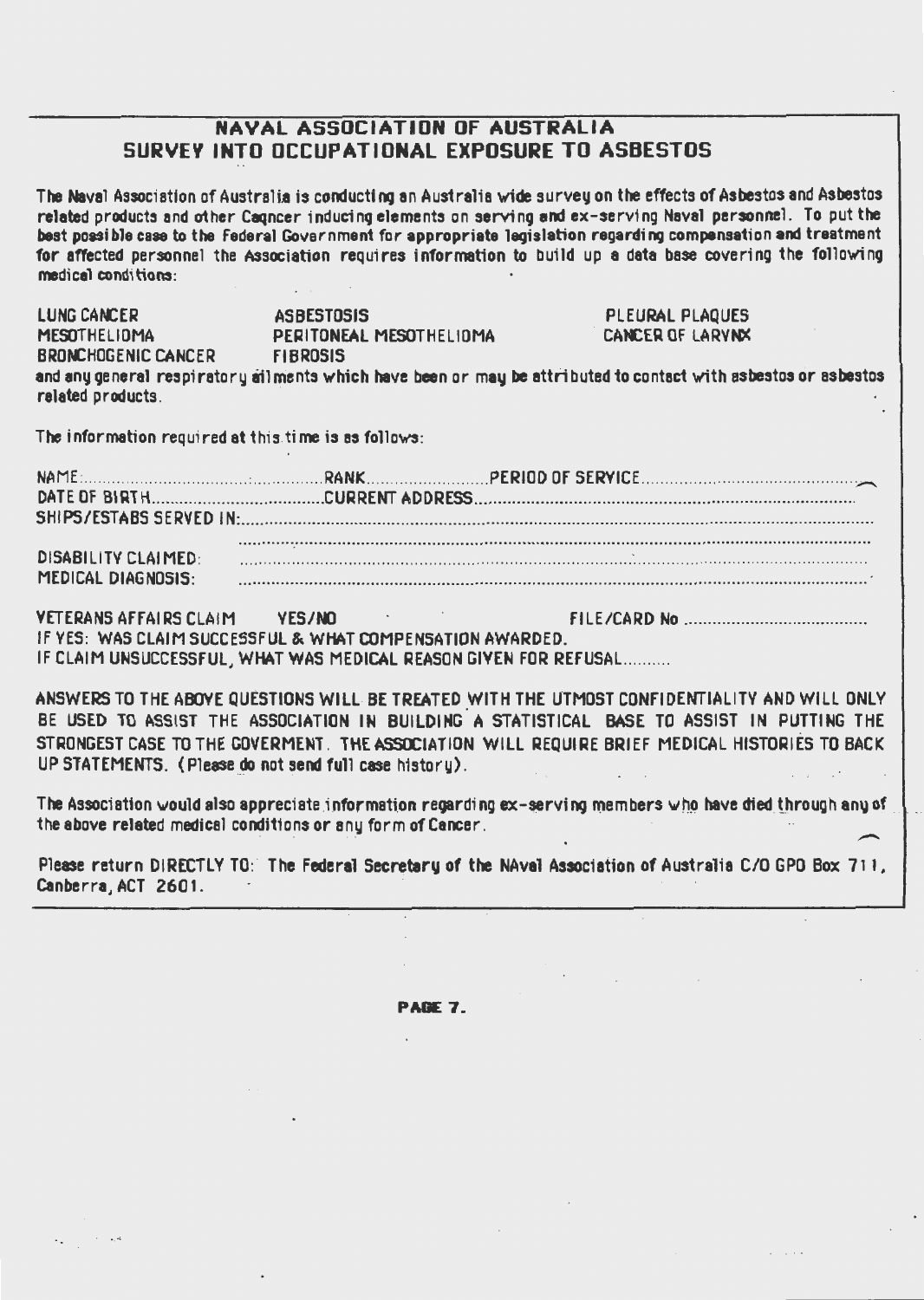|              | INDEX          |                             |                 |
|--------------|----------------|-----------------------------|-----------------|
|              | 8              | LIABILITY MEMBERS           | 4               |
| <b>NGS</b>   | 9              | LIFE MEMBERSHIP             | 1E              |
|              | 12             | MANAGEMENT FUNDS            | 11              |
| <b>CS</b>    | 1H             | MEETINGS COMMITTEE          | 6Л              |
| IIP          | 1F             | MEMBERS LIABILITY           | 4               |
|              | $_{1c}$        | MEMBERS REGISTER OF         | $\overline{c}$  |
|              | 14             | MEMBERSHIP                  | $\mathbf{1}$    |
|              | 15             | MEMBERSHIP APPLICATION      | 1F              |
|              | 1 <sup>G</sup> | MEMBERSHIP ASSOCIATE        | 1C              |
|              | 6              | MEMBERSHIP FULL             | 1B              |
|              | <b>6A</b>      | MEMBERSHIP HONORARY         | 1 <sub>D</sub>  |
|              | 6A             | MEMBERSHIP LIFE             | 1E              |
|              | 6B(6)          | MEMBERSHIP RESIGNATION      | 5B              |
| <b>IS</b>    | 6A             | NOMINATIONS FOR COMMITTEE   | $6\overline{a}$ |
|              | 6A             | NOTICES GENERAL MEETINGS    | 9               |
|              | 6A             | OBJECTS ALTERATIONS         | 12              |
|              | 13             | POSTAL VOTES                | 8               |
|              | 14             | POWERS OF COMMITTEE         | 6 <sup>C</sup>  |
|              | 13             | PRESIDENT                   | 6B(1)           |
|              | $\overline{5}$ | PROCEEDURE GENERAL MEETINGS | 8               |
|              | 4B             | PROXY VOTES                 | 8               |
|              | 6B             | OUORUM COMMITTEE            | 6A              |
|              | 6A             | OUORUM GENERAL MEETINGS     | 8               |
| <b>ITTEE</b> | 6A             | RECORDS INSPECTION          | 15              |
|              | 3              | REGISTER OF MEMBERS         | $\overline{c}$  |
| <br>NS       | $\overline{3}$ | <b>RESIGNATION</b>          | 5в              |
|              | 1F             | RULES ALTERATINS            | 12              |
|              | 1B             | <b>SECRETARY</b>            | 6B(4)           |
|              | 11             | SOURCE FUNDS                | 10              |
|              | 10             | SUBSCRIPTION FEES           | 3               |
|              | 8              | <b>SUSPENSION</b>           | 5A              |
| NDA:         | 9              | <b>TREASURER</b>            | 6B(5)           |
| <b>ICES</b>  | 9              | VACANCY IN COMMITTEE        | 6A              |
|              | 1D             | VICE-PRESIDENT ADMIN        | 6B(2)           |
|              | 15             | VICE-PRESIDENT P.R. '       | 6B(3)           |
|              | 15             | VOTING ENTITLEMENTS         | 8               |
|              |                |                             |                 |

 $\boldsymbol{\varphi}$ 

### AMENDMENTS

 $\hat{\mathcal{A}}$ 

| Item<br>$^{\circ}$ | Date | Item | Date | Item |
|--------------------|------|------|------|------|
|                    |      |      |      |      |
|                    |      |      |      |      |
|                    |      |      |      |      |
|                    |      |      |      |      |
|                    |      |      |      |      |
|                    |      |      |      |      |

 $\mathcal{E}$ 

|                     | CONSTITUTIO)   |  |
|---------------------|----------------|--|
|                     | OF THE         |  |
| <b>FLEET AIR AF</b> |                |  |
|                     | ASSOCIATION    |  |
|                     | OF AUSTRALI    |  |
| (NEW SOUTH WA       |                |  |
|                     | INCORPORATE    |  |
|                     | 6th March 1990 |  |

 $\ddot{\phantom{0}}$ 

 $\cdot$ 

N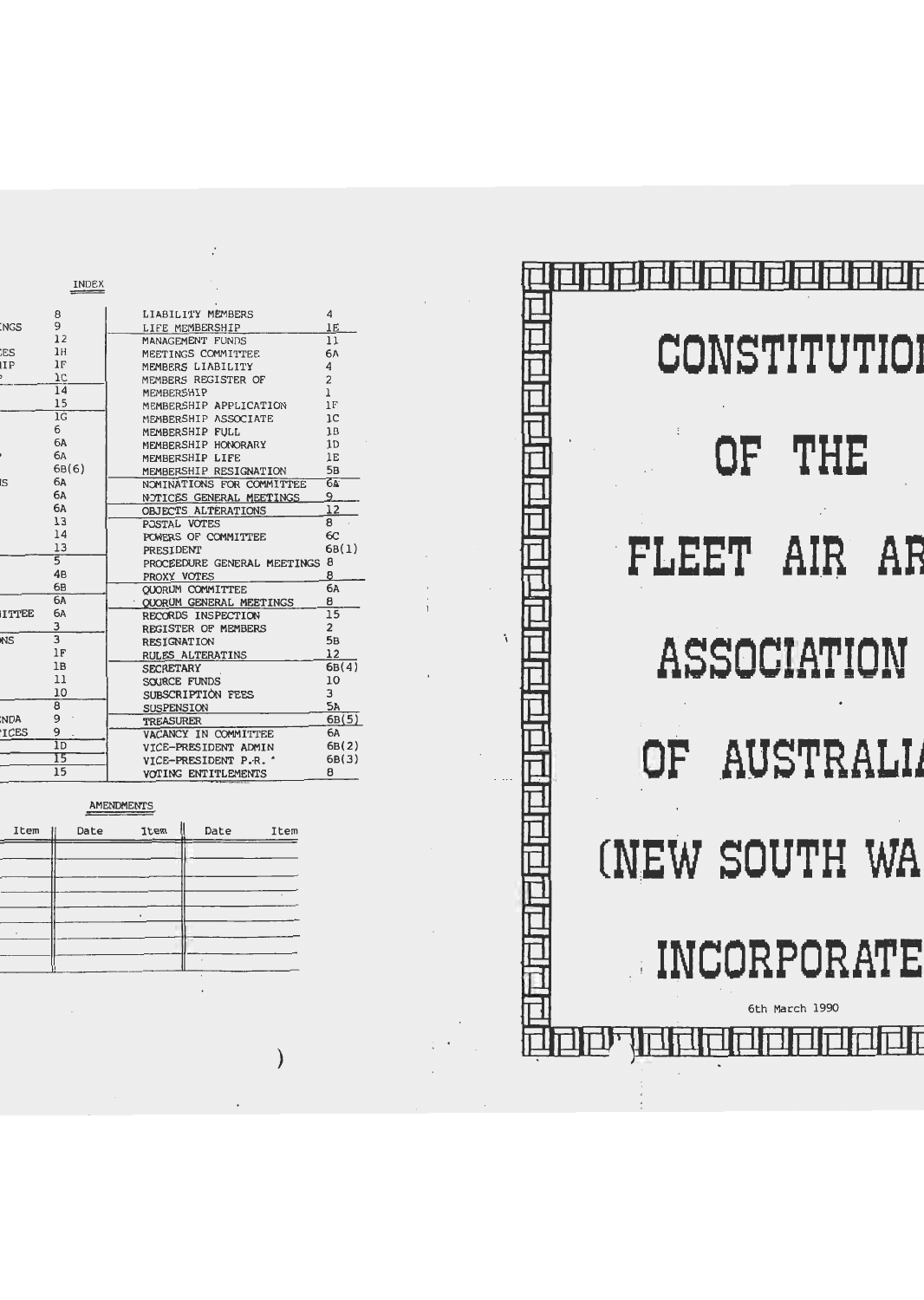#### $-1-$

#### CONSTITUTION OF

#### THE FLEET AIR ARM ASSOCIATION OF AUSTRALIA (NEW SOUTH WALES) INCORPORATED

- OBJECTS -

- (a) To unite former and serving personnel of the Fleet Air Arm for their mutual benefit.
- (b) To encourage the Social, Intellectual and General Advancement of Members and to promote their Welfare.
- (c) To support, encourage and assist the aims and objects of the Australian Naval Aviation Museum.
- (d) To support, encourage and assist the aims and objects of the R.A.N. Historical Flight.
- (e) The Association shall be strictly non-political, non-sectarian and shall not participate in any industrial dispute.
- $(f)$  To do all such things to promote and further the objects of the Association.
	- $-$  ARTICLES OF ASSOCIATION  $-$

1. MEMBERSHIP

(a) The Association shall consist of the following classes of Members :

- (i) Full
- (ii) Associate
- (iii) Honorary
- (iv) Life
- (b) Full Membership is restricted to former and serving personnel of the RAN, RN, Conrnonwealth and Allied Navies who have ·served with or in support of the Fleet Air Arm or its equivalent for not less than twelve months.
- (c) Associate Membership shall be open to all persons who have an interest in the Fleet Air Arm and who are not entitled to Full Membership.
- (d) Honorary Membership may be bestowed on any person who has rendered special service to the Association. The Committee may bestow Honorary Membership for a period not in excess of twelve months.
- (e) Life Membership may be bestowed on any Full Member of ten years or more consecutive membership who has rendered exceptional service to the Association. Election as a Life Member requires a majority of two-thirds of the votes of members attending a General Meeting and entitled to vote. Nominations for Life Membership must be in writing and in the hands of the Secretary at least one month prior to the Meeting. Not more *'* an one Life Member may be elected in any one calendar yea

-6-

- ,,. 12. ALTERATIONS TO OBJECTS AND RULES
	- (a) Amendments to these Objects and Rules require a majority of two-thirds of Members present and entitled to vote at a General Meeting .
	- (b) Notice of Motion to alter these Objects and Rules must be in writing and in the hands of the Secretary at least one month prior to the General Meeting.
	- 13. COMMON SEAL

The Committee shall provide for the safe custody of the Seal and the Seal shall never be used except by authority of the Committee previously given and in the presence of two Members of the Committee who shall sign every instrument to which such Seal is affixed and every such instrument to which the Seal is affixed shall be countersigned by the Secretary or some other person appointed by the Committee.

14. CUSTODY OF BOOKS ETC

The Committee shall provide for the safe custody of all Books, Ledgers, Records, etc of the Association.

15. INSPECTION OF BOOKS ETC

 $\mathcal{L}$ 

All Association Books, Ledgers, Records, etc shall be available for inspection by Members at General Meetings.

Any Member shall be entitled to examine any Association Book, Ledger, Record, etc by written request to the Secretary .and approval by the Committee.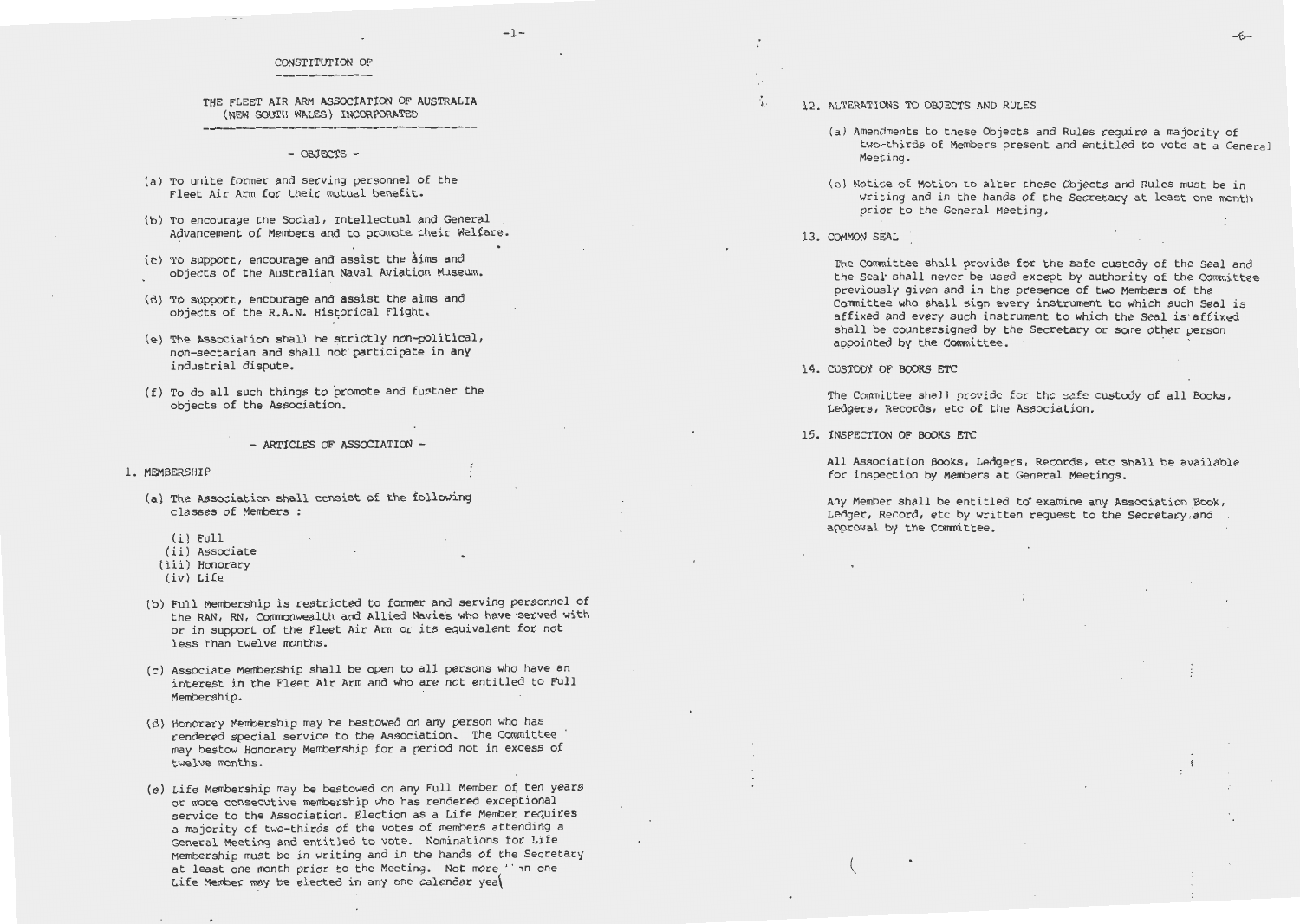6. COMMITTEE

(a) The Association Committee shall consist of the following Officers:

#### President

Vice President, Administration Vice President, Public Relations Secretary Treasurer Committee Members (Minimum of four)

All Committee Members shall be elected at the Annual General Meeting and shall hold office for one year after which they may be nominated for re-election.

 $-2-$ 

Only 'Full' & 'Life' members shall be eligible for election to the Committee. To be elected, a Full or Life Member has to be nominated by a financial member of the Association. Nominations must be in writing and in the hands of the Secretary at least seven days prior to the Annual General Meeting.

In the event of any Officer of the Association being incapable of holding office for any reason whatsoever, the vacancy so created shall be filled by the Committee as soon as possible.

The Association Committee shall meet at least once each two months with the first Meeting each year being in January. The President may at any time and the Secretary shall, upon the request of not less than three members of the Committee, convene a special meeting of the Committee.

A quorum for Committee Meetings shall be four (4). The agenda and proceedure shall be as determined by the Chairman.

- (b) Duties of Officers
	- (1) The President shall: Preside at all Meetings. Represent the Association on all occasions requiring official representation.
	- Be the Associations spokesman on all matters relating to the activities, business and objects of the Association. Be an ex-officio member of all sub-committees which may be appointed.
	- (2) The Vice-President, Administration shall: Deputise as President when the President is unavailable. Build and retain Membership. Co-ordinate volunteer workers for the Australian Naval Aviation Museum.
	- (3) The Vice-President, Public Relations shall manage a Public Relations programme for the Association.
	- (4) The Secretary shall: Receive, dispatch and record all correspondence Keep accurate minutes of all Meetings Maintain the Association Membership Register Hold the master copy of the Constitution Inform members of date and times of meetings

 $\ddot{i}$ 

 $(5)$  The Treasurer shall :

Keep accurate records of all monies received and expended Balance the financial records by the first day of January Present a financial report to the Annual General Meeting Prepare annual budget each January

- (6) Committee Members shall assist other Office Bearers in running the affairs of the Association in matters of Members' Welfare, Social Activities, and promotion of the Association's Objects generally.
- (c) Powers of Committee
	- (1) Td purchase, lease, hire or otherwise acquire and maintain any real or personal property for the promotion of the Associations objects;
	- (2) To sell, lease, hire, dispose of or otherwise deal with any part of the real or personal property of the Association;
	- (3) To borrow, raise or secure the payment of money in such manner as the Association thinks fit with power to issue debentures, grant mortgages, charges or any other class of security upon or charging all or any of the property, real or personal, of the Association and to redeem or pay off any securities;
	- (4) To invest and deal with moneys of the Association in such manner as from time to time be determined;
	- (5) To amalgamate, co-operate, affiliate and enter into reciprocal arrangements with any other group of persons having objects wholly or in part similiar to those of the Association;
	- (6) To engage on such terms and conditions as the Association may think fit any person or persons to carry out, whether permanently or otherwise, such task as the Association may from time to time determine:
	- (7) To take and defend all legal proceedings by or on behalf of the Association and to appoint all necessary barristers and Solicitors for that purpose;
	- (8) To do all such things as are incidental or conducive to the attainment of the objects of the Association.
- 8 GENERAL MEETINGS PROCEEDURE

The President shall chair all Meetings and in the absence of the President or the unwillingness of the President to chair the Meeting it shall be chaired by a Vice-President. Should either of these be unavailable or unwilling to Chair the Meeting, a Chairman may be elected by those present and entitled to vote.

A quorum shall be twenty per centum of Members having the right to vote. If a quorum not be present by the prescribed time for a General Meeting, such Meeting shall be adjourned to the same time and place seven days later. At such adjourned eting those present shall form a quorum.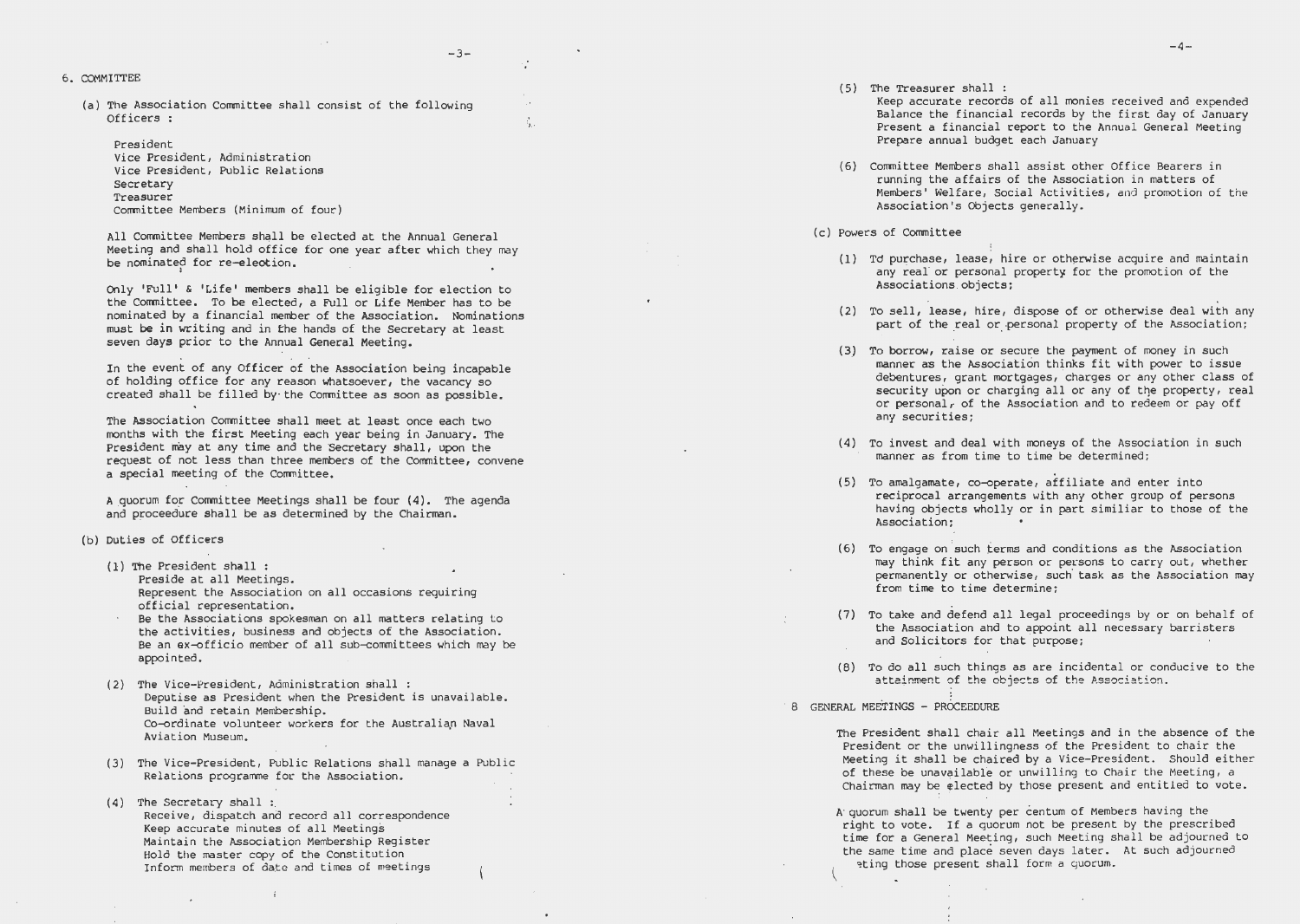the pr  $\tilde{b}$ asing, hiring, disposin subacriptio ·) Investing moneys of the Associati tings may be called by the Committee at any time or communicated to the Secretary prior to the Meeting. Notices of Motions and/or items for the agenda must be Notices of General Meetings will be communicated to members by the real or personal Funds shall be derived from the f ast 21 days before the date set for the Meeting. ving the right to vote. by petition signed by not less than twenty the first of January. ay be determined by the Committee but within three MANAGEMENT otherwi he remunerat of t he promoti LNBI oneys of the Association. subacriptions Motions and/or items for the agenda must be<br>d to the Secretary prior to the Meeting. ast 21 days before the date set General Meetings will be communicated to<br>ast 21 days before the date set for the ! n signed by not less th<br>ving the right to vote. tings may be called by the Committee at any time or<br>insigned by not less than twenty per centum of General Meeting shall be held at such time and<br>ay be determined by the Committee but within three<br>the first of January. s e by erc ed d i cectly Assoc i ation on operty of the Ass way of pec of its on pied; ag yan objec t s 3 nd *oc*  i n d irec or other per unial oll  $\prec$ p r oci operty of the Ass pro owing sour of ati fit to the Membe tly hy way of di or  $\overline{\phantom{a}}$ no pa so n yoocl faith to on s h a ll be a p plied otherwise dealin ns in per centum of ct thereof shall ce s cetuc co members by:<br>e Meeting. ociati n rs<br>G vide *Eoc*  offi on. g wit  $\frac{1}{2}$ c e cs h  $\hat{b}$  ,  $\hat{b}$  $\mathcal{I}_{\rm{in}}$  $\bullet\bullet$ 

lly rendered to the Ass oc i a t i on.

n cheque acco unt s ha ll require the signature of two ithor. ed Commit tee Membecs on all cheques.

 $\ddot{\phantom{a}}$ 

(f) Appl i cati ons fo r membership, acc ompanied are t o be l odg ed with the Secretary for a days bef oc  $\frac{1}{\sqrt{1}}$ hey can be accepted by the C Commit teject t he a pplication it s hall not be assig n a r eason for no on-acceptance and ar

 $\frac{1}{1}$ 

 $\ddot{\phantom{a}}$ 

Meetings shall be conducted in an

ts of all Members to s

Rules of Order shall be

al Meetings

of Reports Statement

9f Office Bearers

Statement<br>office Bearers<br>of of Reports

ainess All 'Full', 'Associate'

**JSJNGSS** 

·& 'Life' Members will be entitle

'Associate' & 'Life' Nembers will be entitled<br>neral Meetings when present. Postal or Proxy '

vote at General Meetings when present. Postal or Pro

I owed.

Lowed.

 $\frac{1}{2}$ 

NOTICES

-92

The Annual General Meeting shall be held at such time and

 $\overline{c}$ 

otes

shall inclu

de the foll

owing

:as det e rmin

ed by the Committee.

orderly manner ha

peak on any matter once

ll be conducted in an orderly manner having regard<br>ts of all Members to speak on any matter once  $\mathrm{onj}\,\mathrm{y}$ .

ving regard

(g) Every to the Secret Member s ary hall, without delay, report . report

r et ucned.

- $\Xi$ ) Annual within thir on the first Membersh i y day day o p Fees, as s of that date f January each year and shall deter . mined by an<br>Ya
- $\ddot{\phantom{0}}$ 2. RBGISTER OF MEMBERS REGISTER OF MEMBERS

The Register of Members shall be maintain must be present at all Meeting The Register of Members shall be maintain<br>must be present at all Meetings.

"The Register of Members must contain Mem<br>and date of payment of subscriptions. The Register of Members must contain Memb and date of payment of subscriptions.

 $\ddot{\cdot}$ 3. FEES AND SUBSCRIPTIONS FEES AND SUBSCRIPTIONS

Entran ce Fees, Subscription Fees and any paid by Members shall be as decided by the  $\overline{C}$ 

MEMBERS LIABILITY

 $\ddot{ }$ 

- 4. MEMBERS LIABILITY<br>(a) Every member of the Association undertake  $\left( \begin{array}{c} \mathbf{e} \end{array} \right)$ su a djust and cea of th asset wound  $\overline{a}$ se to be Members , for payment of the of t amount as may be required, not excee e Associa s of the Associat ments up while he costs of the rights of the contributions among themsel they are Members, ion contracted before they , charges and expenses of n and in the ever orwithin
- $(6)$  If, upon the d<br>ins , afte issolution or winding up of remains , aft che satisfact of all i liabil ties , any pc operty whats o e ver, the  $\sigma$ n or distri buted among the Membecs of th s ha ll be give n *oc* transfecred ~o some  $\frac{10}{11}$ Institute or Body having objects s imili  $\mathbf{a}$  $\sim$
- 5. DISCIPLINI NG OF MEMBERS

the objects of th

s As soc iati on.

- $\sqrt{2}$ ) The Committ ee may expe l or suspen d a Member a specified per i od if it i s of tile opi
- ni on c e fusecl o r neglected t o comply with t he Constituti o f th e Assoc iat i on *oc* has been gui l ty of co Member or pre judicial to the interest s of th
- (b) Membership may be cesi gned by g i vi ng one month writing to t he Secretary.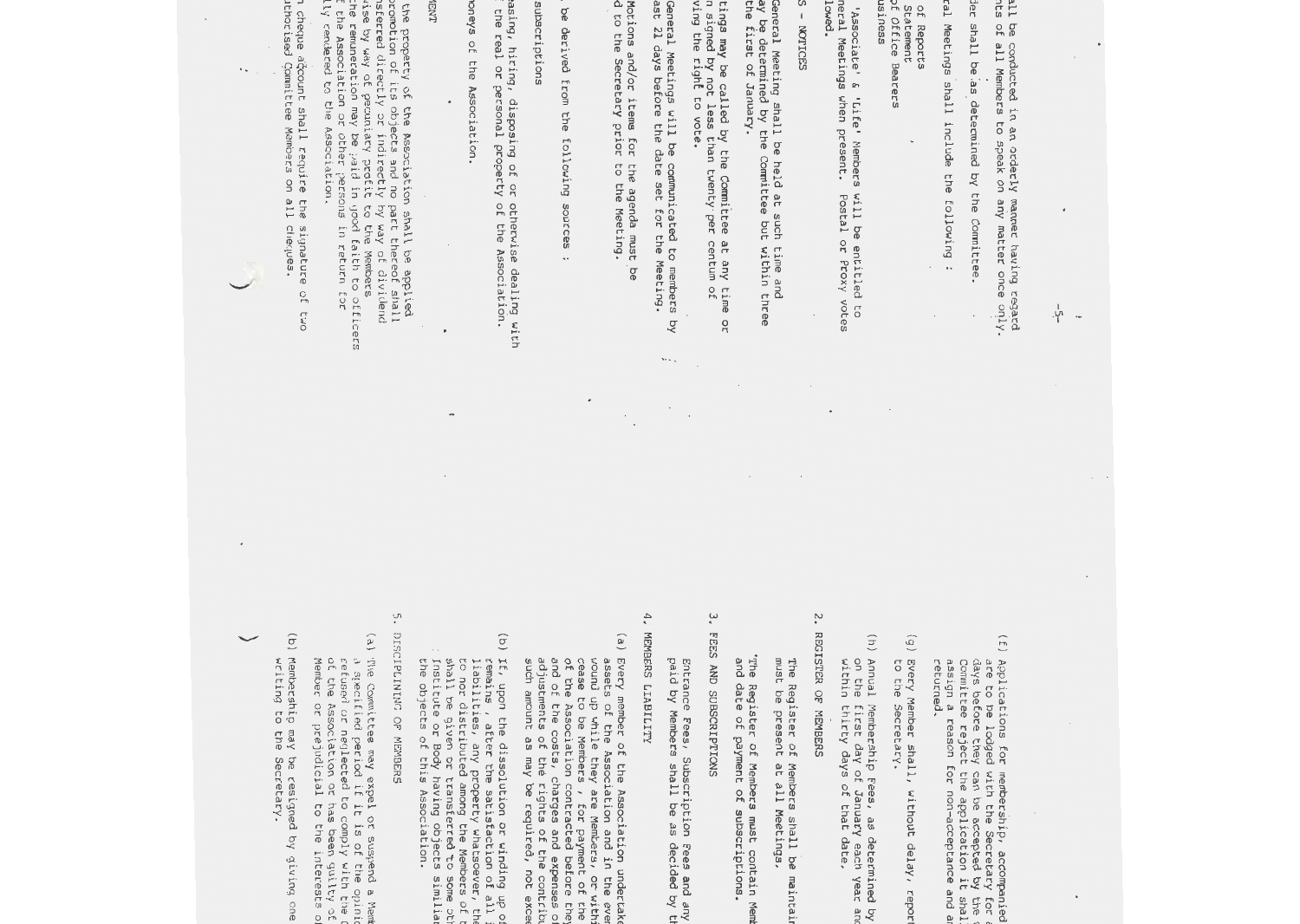# FLEET AIR ARM REUNION 92

HALAS Albatrow



1948-1992

50th ANNIVERSARY - BATTLE OF THE CORAL SEA

| L.Matterson<br>252 Kinghorn St         | "Clem Conlan<br>12 Jacaranda Dr.     | Roger Harrison<br>22 Montana Dr<br>HAPPY VALLEY 5159 | Thero Bushe-Jones<br>63 Gravity St<br>BECKENHAM 6107 |
|----------------------------------------|--------------------------------------|------------------------------------------------------|------------------------------------------------------|
| <b>NOWRA</b><br>2541<br>Ph: 044-217945 | MILL PARK 3081<br>Ph: $03 - 4044591$ | Ph: 08-3811097                                       | Ph: 09-4519327                                       |

## DRITATION TO ATTEND A NATIONAL FLEET AIR ARM RE-UNION

The Fleet Air Arm Association of Australia - New South Wales Division - is hosting the FAA Re-Union '92 at-Nowra from 3rd to 9th Mau 1992.

To assist planning and administration you are requested to register by returning this form with your registration fee to:-

> **THE SECRETARY FAA RE - UNION '92** 252 KINGHORN St NOWRA NSW 2541

I accept the invitation to attend the FAA RE-UNION '92. Please find enclosed mu REGISTRATION FEE of\$10.00

 $\sim$   $\sim$   $\sim$ 

I express my regret that an acceptance to the invitation to attend FAA RE-UNION '92 must be declined.

their endeavour to be successful in their aims.

Activities/places would like to attend/visit:

PLEASE MAKE ALL REMITTANCES PAYABLE TO: F.A.A. RE-UNION '92